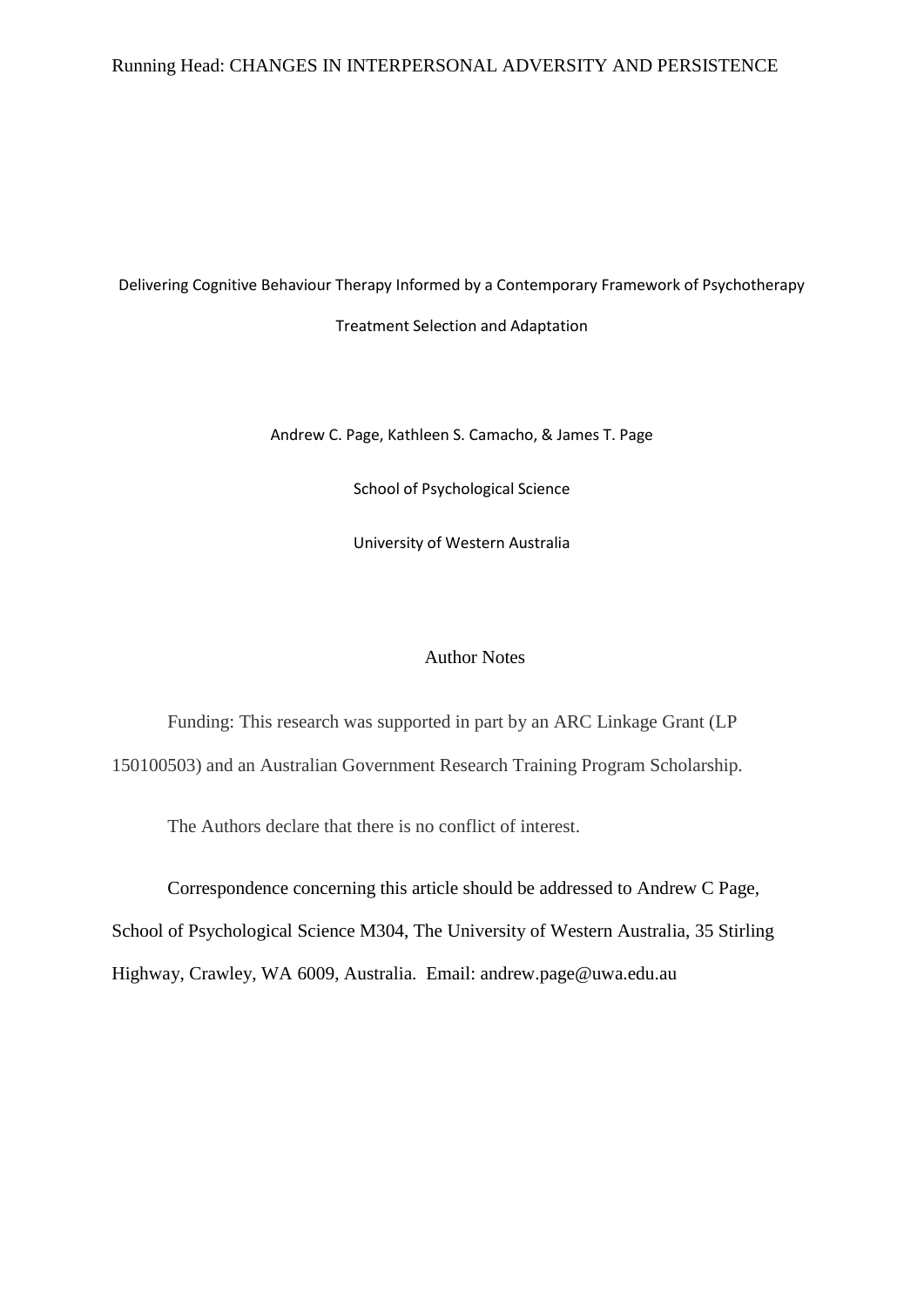Running Head: Delivering Cognitive Behaviour Therapy

Word count: 979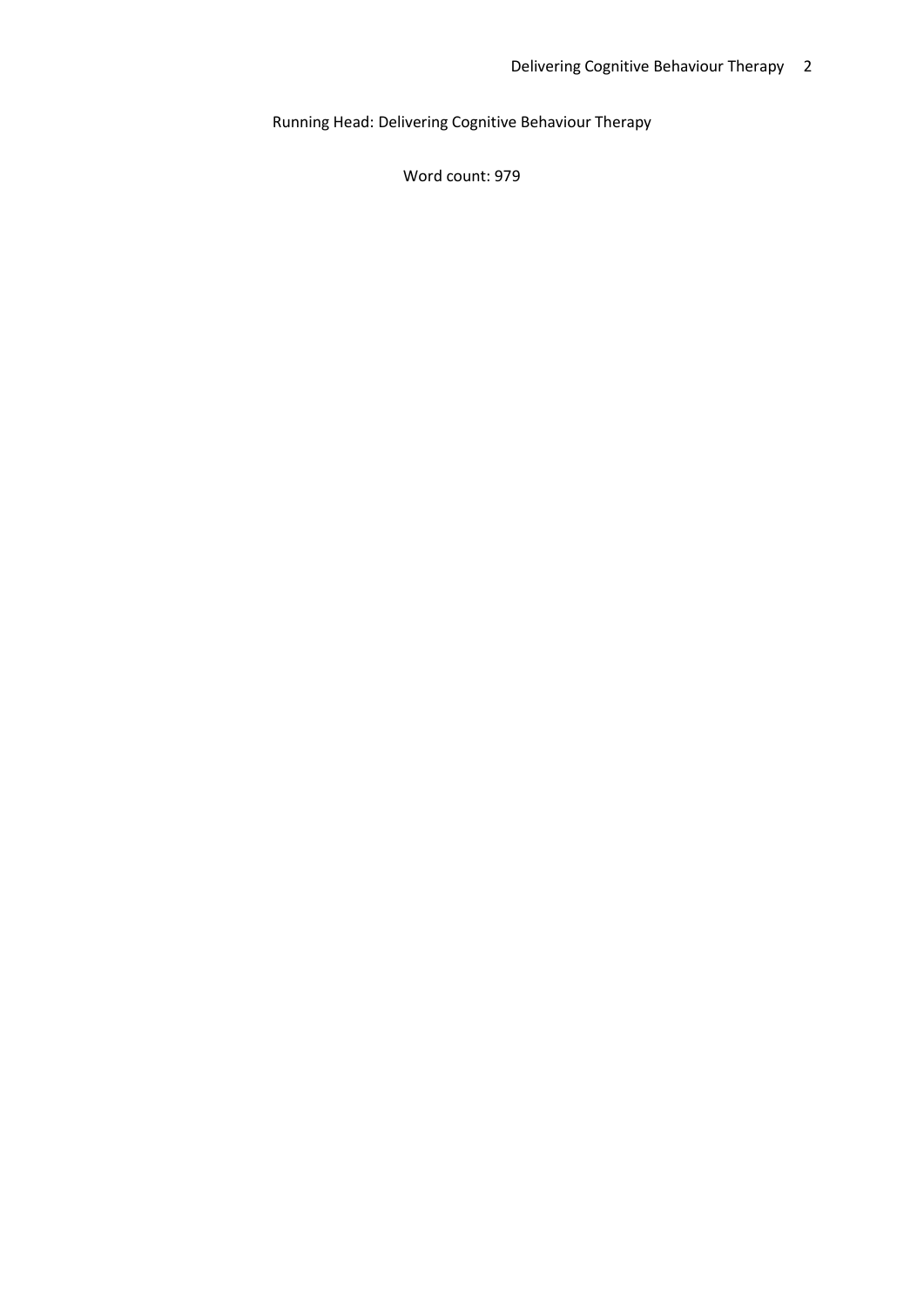#### Abstract

Research into cognitive behaviour therapy can be viewed through a contemporary framework of psychotherapy delivery. This model divides psychotherapy decision-making into two phases: selection and adaptation. In the first, selection phase, clinicians consider the evidence-base of therapies for a clinical presentation and choose which to implement first. The second element of the contemporary framework of psychotherapy delivery is adaptation. Thus, psychotherapy research needs to go beyond a demonstration of the effectiveness of CBT to understanding the processes of psychotherapy.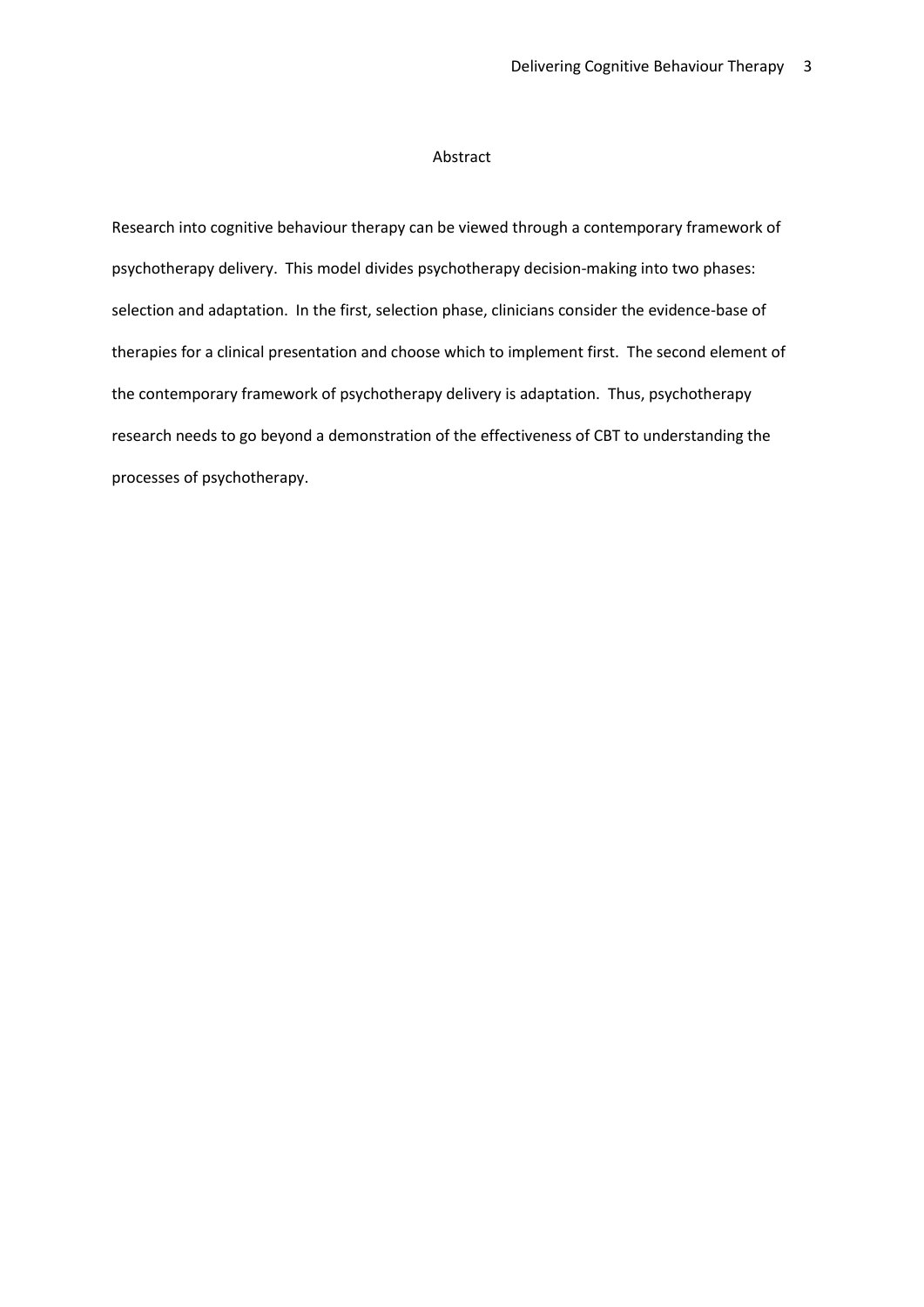# Delivering Cognitive Behaviour Therapy Informed by a Contemporary Framework of Psychotherapy Treatment Selection and Adaptation

A typical paper about cognitive-behaviour therapy (CBT) begins with the claim it is the gold standard of evidence-based treatments for the area of investigation. The evidence-based practice movement has proliferated lists of clinical presentations and a variant of CBT invariably matches against every disorder. Unquestionably, this outcome is good for mental health delivery. However, with the passing of time, increasing numbers of the clinical presentations can also be paired with additional evidence-based psychotherapies. Investigations of CBT in the context of multiple evidence-based therapies is the backdrop against which the current special issue is located.

The research into CBT reported herein can be viewed through the lens of a contemporary framework of psychotherapy delivery. This model divides psychotherapy decision-making into two phases: selection and adaptation. In the first, selection phase, clinicians consider the evidence-base of therapies for a clinical presentation and choose which to implement first. The evidence-based decision involves selecting based on methods such as a personalised advantage index (Huibers et al., 2015), choosing the order in which components from a treatment are delivered (Bosley, Fisher, & Taylor, 2018), or matching using techniques such as the nearest neighbour (Lutz et al., 2019). A key element is that selection decision requires exploring factors that inform choice between available therapies. In this context, Reiss et al. (2019) compared the psychophysiological outcomes of two CBT-based treatments on test anxiety. These treatments included relaxation and an imagery rescripting. Before and after treatment participants took part in a social evaluation task while their physiological and state anxiety levels were recorded. The addition of using physiological responses is an innovative way of assessing treatment effectiveness for anxiety-related disorders, as they are key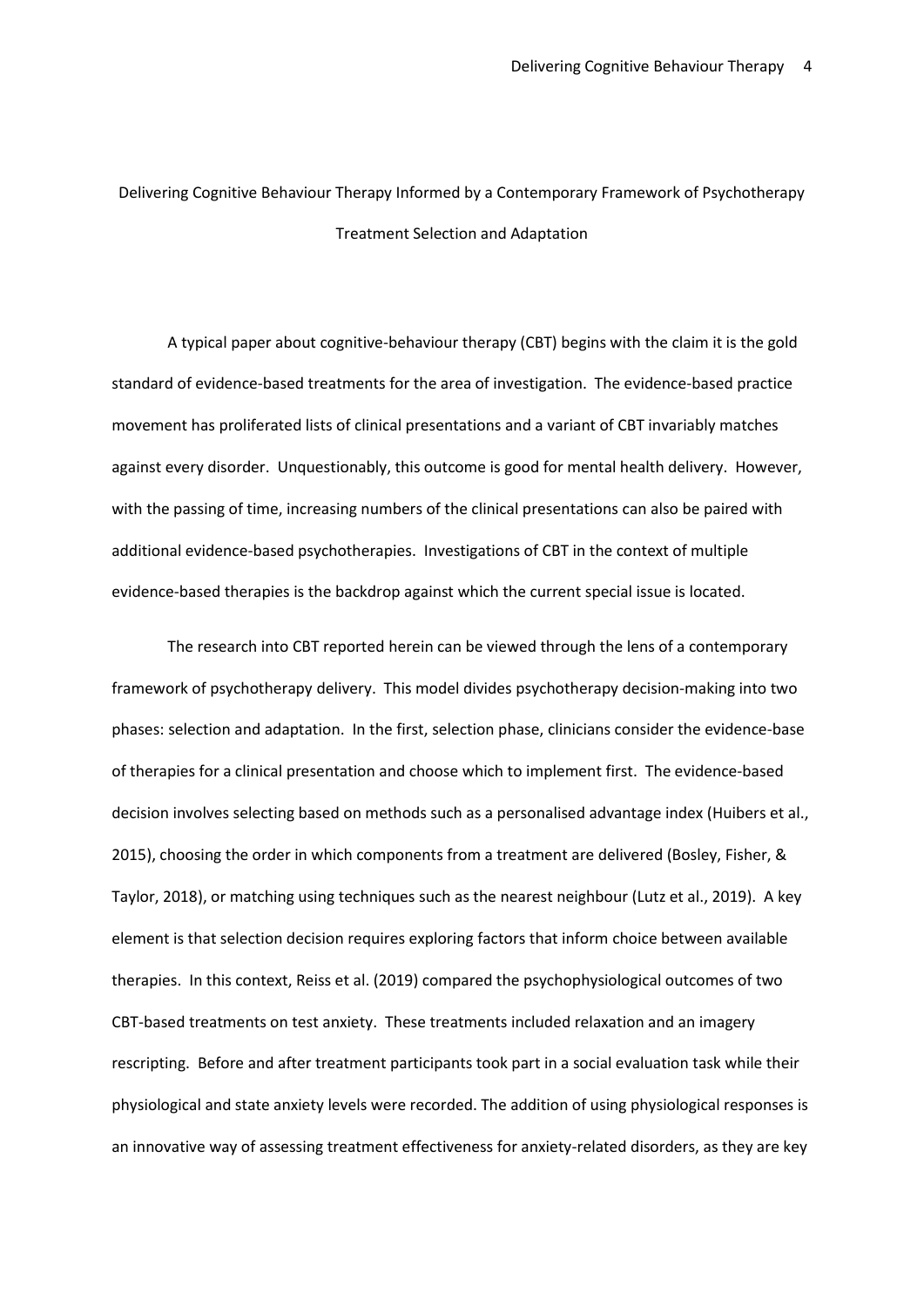for some anxiety presentations. While no significant differences arose, imagery-based CBT seemed to have lower physiological responses. Results provide a suggestion that alternative forms of CBT may have differing outcomes, thereby informing selection decision-making. Also, Urech et al. (2019) examined patient perspectives of CBT incorporating internet-based modules. This person-centred research found that patients with varying severities of depression had differing perspectives on the addition of the internet modules. They highlighted the need to take patient characteristics (such as the patient work load, treatment goals, severity of depression, as well as access and ability to use technology) into account when using internet-based modules. Additionally, it was interesting that some patients viewed the internet modules collaboratively, as a mutual agreement to complete certain personalised tasks decided upon in discussion with the therapist, and that others perceived it as a burden and felt that they did not have sufficient discussion with the therapist about it. These aspects highlight potentially important considerations of having effective internet-based CBT. Together, these two papers contribute towards an understanding of the principles that psychotherapists can use when selecting CBT and adaptations thereof.

The second element of the contemporary framework of psychotherapy delivery is adaptation. This describes the way that information about treatment progress (often obtained using Routine Outcomes Monitoring; Newnham & Page, 2010) is used to modify a selected treatment or to switch treatment strategies when a patient is not responding relative to expected treatment trajectories (Hooke, Sng, Cunningham, & Page, 2018). Adaptation was informed initially by monitoring symptoms, but more recently, it has begun to consider feedback to therapists the information about progress on the mediators of change and it has expanded beyond the withintherapy feedback to consider extra-therapy moderators of change (e.g., therapist effects).

Psychotherapy research that informs adaptation can be work that explores the mechanisms and mediators of change. By way of example, Nielsen et al. (2019) focused on the role of patient factors such as emotion regulation, attentional control, and attachment styles, on outcomes for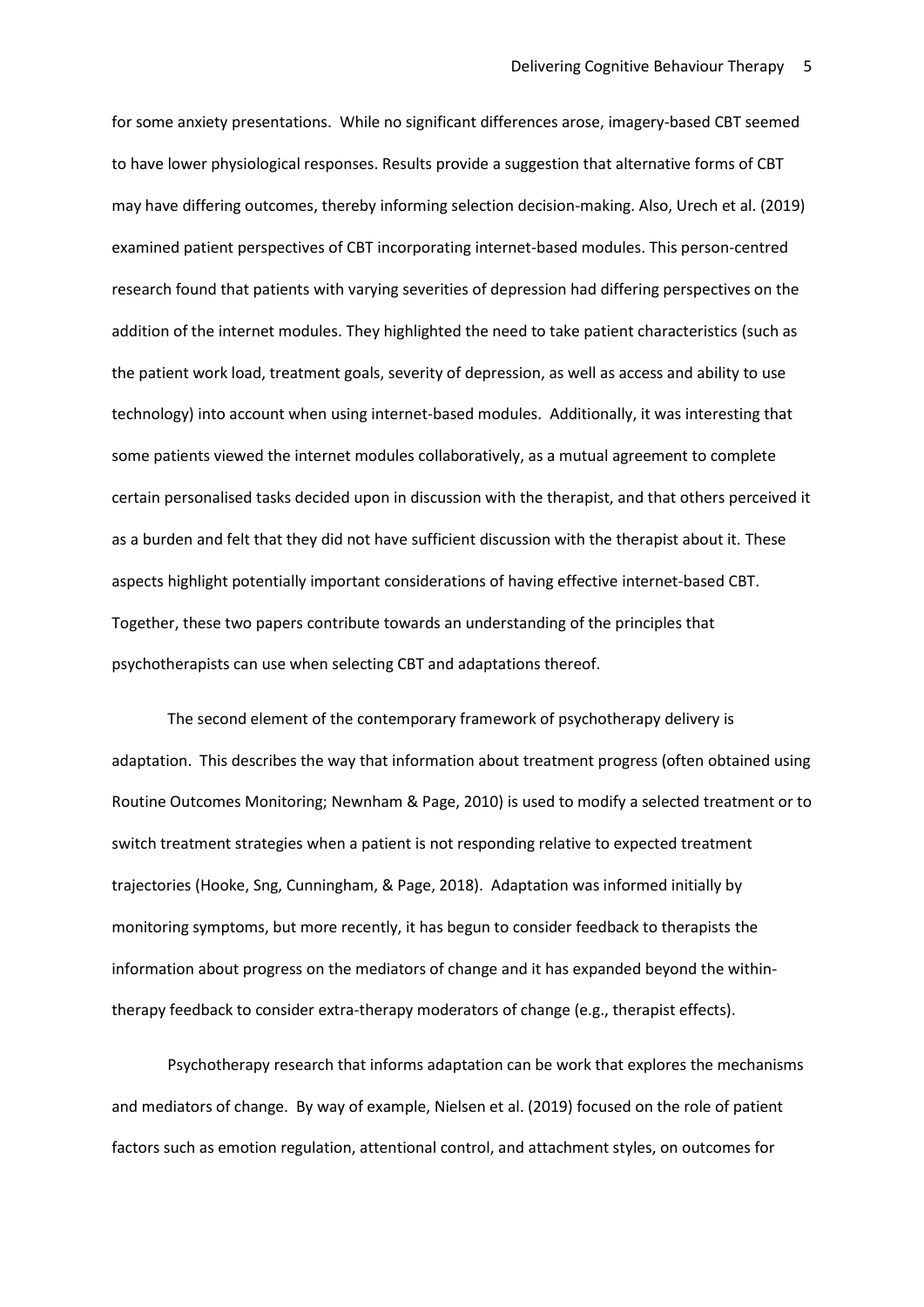anxiety patients. This paper used attentional control assessments as a novel predictor of therapeutic outcomes and is striking in demonstrating such a diverse range of emotion regulation and attentional control predictors of treatment outcomes. Patients who exhibited higher baseline attachment anxiety showed smaller declines in anxiety. Traditionally, CBT has focused less on constructs like attachment when profiling patients for treatment. Since individuals with high attachment anxiety perceive a congruence between negative emotions and their attachment goals, Nielsen has identified a factor that may perpetuate negative emotions and therefore, attachment anxiety may be important to assess when selecting treatments.

While research exploring treatment factors such as therapist adherence and competency on outcomes for adults is growing, there is less research on the role of these factors when treating children. Rapley and Loades (2019) examined the role of adherence and competency on treatment outcomes for children in a meta-analytic review. This gap in the literature is important to fill, as understanding the treatment factors related to the clinician's role in therapy will promote behaviours by the clinician which are conducive to better outcomes. The review highlighted the inherent difficulties caused by multiple therapist and patient variables moderating the relationship and the absence of a clear outcome for such important processes highlights the need for more research. Finally, Schwartz et al. (2019) provided a unique look into resistance during therapy and found that effect of resistance on therapeutic outcomes alters as treatment progressed. Earlier hostile resistance predicted attrition, while later hostile resistance predicted slower symptoms reduction. Patients who were never hostile at any point during therapy had better treatment outcomes. Interestingly, there was an absence of therapist effects, suggesting that therapists had an equal probability of encountering resistance and points to the importance of training for all.

In conclusion, as the field of psychotherapy research continues to mature, strong evidencebased treatments, such as CBT, are being joined by other treatments with comparable effect sizes. This presents clinicians with the need to develop an evidence-based approach to making decisions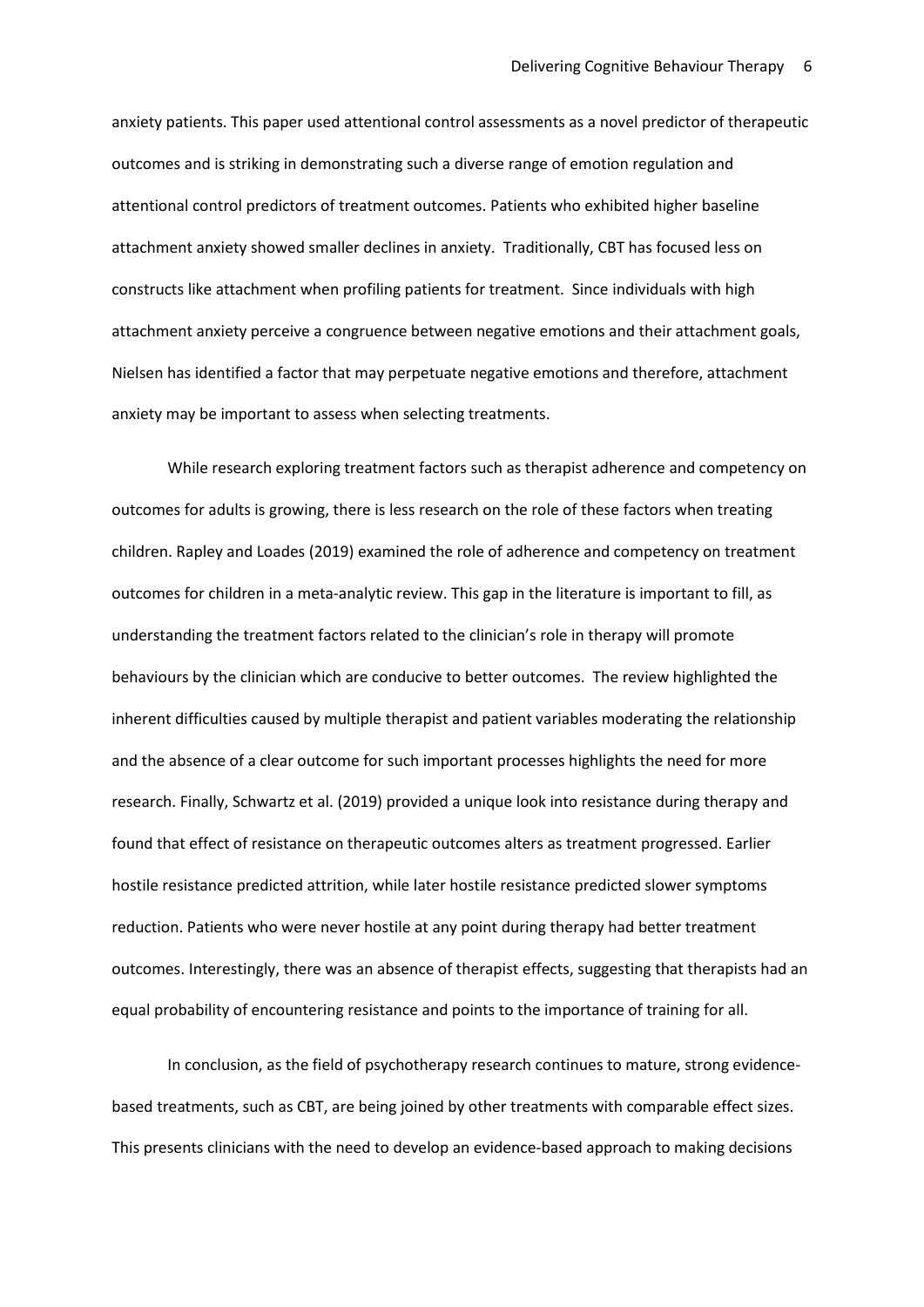about treatment selection and adaptation. The papers in the Special Issue, by going beyond just a demonstration of the effectiveness of CBT to understanding the processes of psychotherapy, inform these approaches and represent cutting edge of CBT research.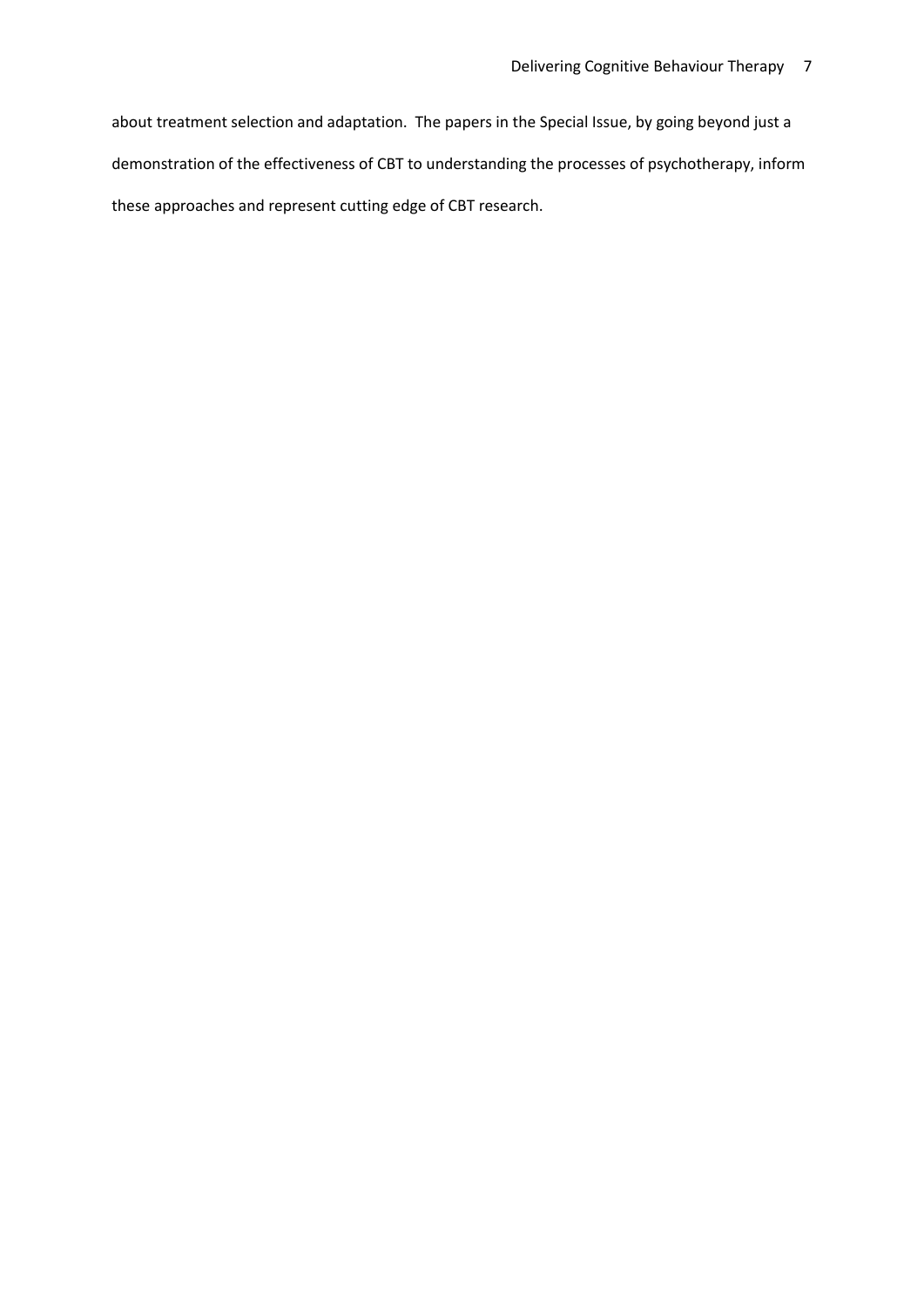### **References**

- Bosley, H. G., Fisher, A. J., & Taylor, C. B. (2018). Differential responses of positive affect, negative affect, and worry in CBT for generalized anxiety disorder: A person-specific analysis of symptom course during therapy. *Psychotherapy Research, 28,* 630-642. https://doi.org/10.1080/10503307.2016.1233366
- Hooke, G. R., Sng, A. A. H., Cunningham, N. K., & Page, A. C. (2018). Methods of delivering progress feedback to optimise patient outcomes: The value of expected treatment trajectories. *Cognitive Therapy and Research, 42,* 204–211. DOI: 10.1007/s10608-017-9851-z
- Huibers, M. J., Cohen, Z. D., Lemmens, L. H., Arntz, A., Peeters, F. P., Cuijpers, P., & DeRubeis, R. J. (2015). Predicting optimal outcomes in cognitive therapy or interpersonal psychotherapy for depressed individuals using the personalized advantage index approach. *PloS one, 10(11),* e0140771. https://doi.org/10.1371/journal.pone.0140771
- Lutz, W., Rubel, J. A., Schwartz, B., Schilling, V., & Deisenhofer, A. K. (2019). Towards integrating personalized feedback research into clinical practice: Development of the Trier Treatment Navigator (TTN). *Behaviour Research and Therapy, 120,* 103438. https://doi.org/10.1016/j.brat.2019.103438
- Newnham, E. A., & Page, A. C. (2010). Bridging the gap between best evidence and best practice in mental health. *Clinical Psychology Review, 30,* 127–142.

Nielsen, S. K. K., Hageman, I., Petersen, A., Daniel, S. I. F, Lau, M., & Win, C. (2019). Do emotion regulation, attentional control, and attachment style predict response to cognitive behavioral therapy for anxiety disorders? – An investigation in clinical settings. *Psychotherapy Research, XX,* yy-yy. https://doi.org/10.1080/10503307.2018.1425933